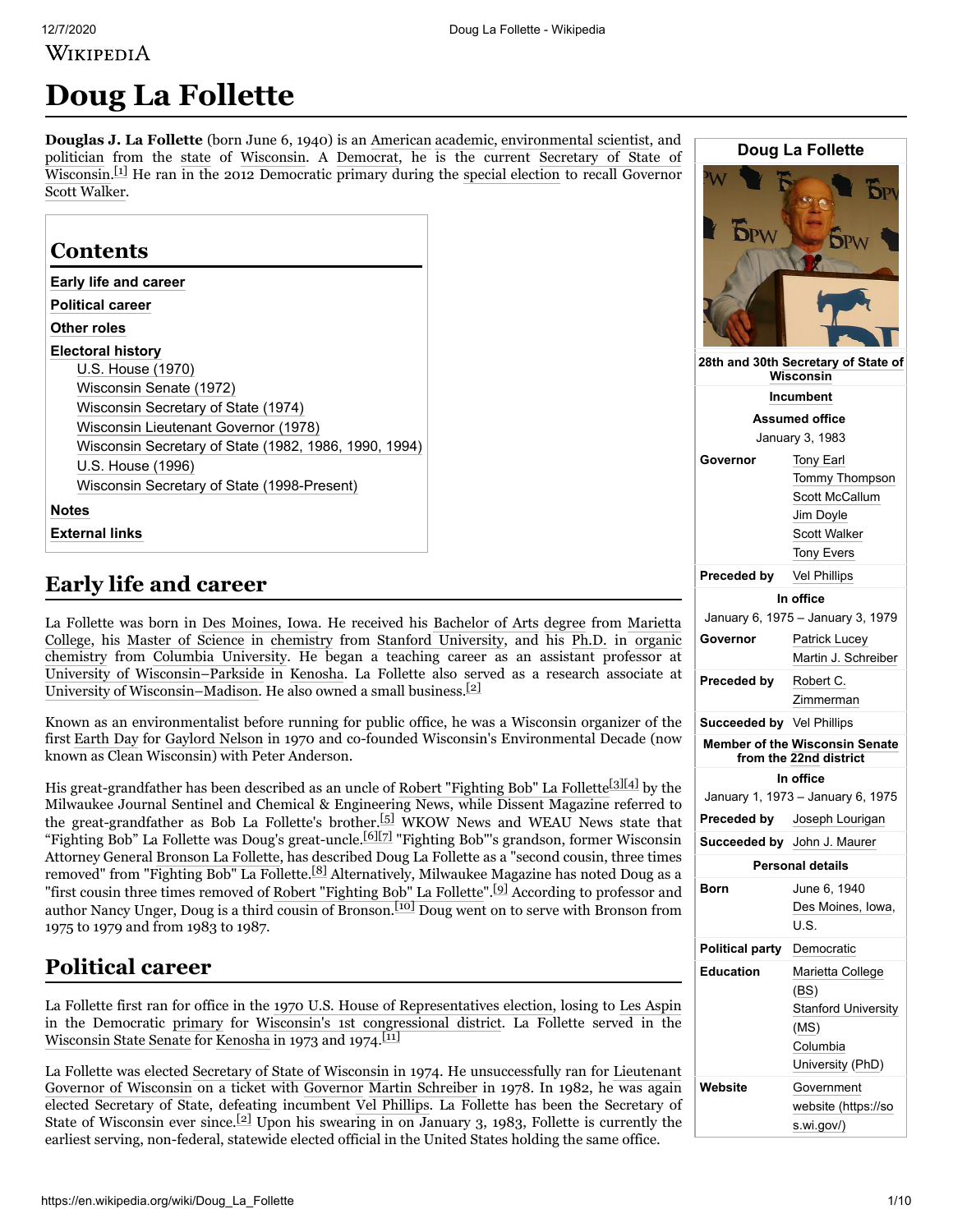He has run opposed and unopposed several times for Secretary of State and shuns [fundraising](https://en.wikipedia.org/wiki/Campaign_finance) in the style of former Wisconsin [Senator](https://en.wikipedia.org/wiki/United_States_Senate) [William Proxmire.](https://en.wikipedia.org/wiki/William_Proxmire) In 1990, his opponent, Madison attorney and radio personality Stuart Levitan, campaigned on a promise to eliminate the Secretary of State's office, whose duties have been reduced and transferred to other agencies, including the State Board of Elections, under La Follette's tenure.

Since being elected Secretary of State, La Follette has run twice for federal office. In 1988, he ran for the U.S. Senate, losing the primary to [Herb Kohl.](https://en.wikipedia.org/wiki/Herb_Kohl) In 1996, he made another bid for the U.S. House of Representatives, losing in the Democratic primary for Wisconsin's 1st congressional district to [Lydia Spottswood](https://en.wikipedia.org/wiki/Lydia_Spottswood), who went on to lose the general election to [Mark Neumann](https://en.wikipedia.org/wiki/Mark_Neumann).

In 2012, La Follette ran in the Democratic primary in the [special election](https://en.wikipedia.org/wiki/Wisconsin_gubernatorial_recall_election) to recall [Scott Walker.](https://en.wikipedia.org/wiki/Scott_Walker_(politician))

## <span id="page-1-0"></span>**Other roles**

- La Follette is the author of the 1991 book *The Survival Handbook: A Strategy for Saving Planet Earth*.
- He has also served on the board of directors of [Friends of the Earth](https://en.wikipedia.org/wiki/Friends_of_the_Earth) and the [Union of Concerned Scientists](https://en.wikipedia.org/wiki/Union_of_Concerned_Scientists).
- In 2003 he ran for, and was elected to, the board of directors of the [Sierra Club](https://en.wikipedia.org/wiki/Sierra_Club) for a three-year term. He did not seek reelection in 2006.
- He was a [Fulbright Distinguished American Scholar](https://en.wikipedia.org/wiki/Fulbright_Program) in 2003.

# <span id="page-1-1"></span>**Electoral history**

#### <span id="page-1-2"></span>**U.S. House (1970)**

| U.S. House of Representatives, Wisconsin 1st District Special Election, 1970 <sup>[12]</sup> |                                 |              |        |    |
|----------------------------------------------------------------------------------------------|---------------------------------|--------------|--------|----|
| Party                                                                                        | Candidate                       | <b>Votes</b> | %      | ±% |
|                                                                                              | <b>Primary Election</b>         |              |        |    |
| Republican                                                                                   | Henry C. Schadeberg (incumbent) | 16,615       | 28.96% |    |
| <b>Democratic</b>                                                                            | Les Aspin                       | 15,185       | 26.46% |    |
| Democratic                                                                                   | Doug La Follette                | 15,165       | 26.43% |    |
| Democratic                                                                                   | Gerald T. Flynn                 | 6,130        | 10.68% |    |
| Republican                                                                                   | Emil F. Hess, Jr.               | 2,641        | 4.60%  |    |
| Democratic                                                                                   | Perry J. Anderson               | 1,644        | 2.87%  |    |
|                                                                                              | <b>Total votes</b>              |              |        |    |
|                                                                                              | <b>General Election</b>         |              |        |    |
| <b>Democratic</b>                                                                            | Les Aspin                       | 87,423       | 60.93% |    |
| Republican                                                                                   | Henry C. Schadeberg (incumbent) | 56,067       | 39.07% |    |
|                                                                                              | <b>Total votes</b>              | 143,490      | 100.0% |    |
| Democratic gain from Republican                                                              |                                 |              |        |    |

<span id="page-1-3"></span>**Wisconsin Senate (1972)**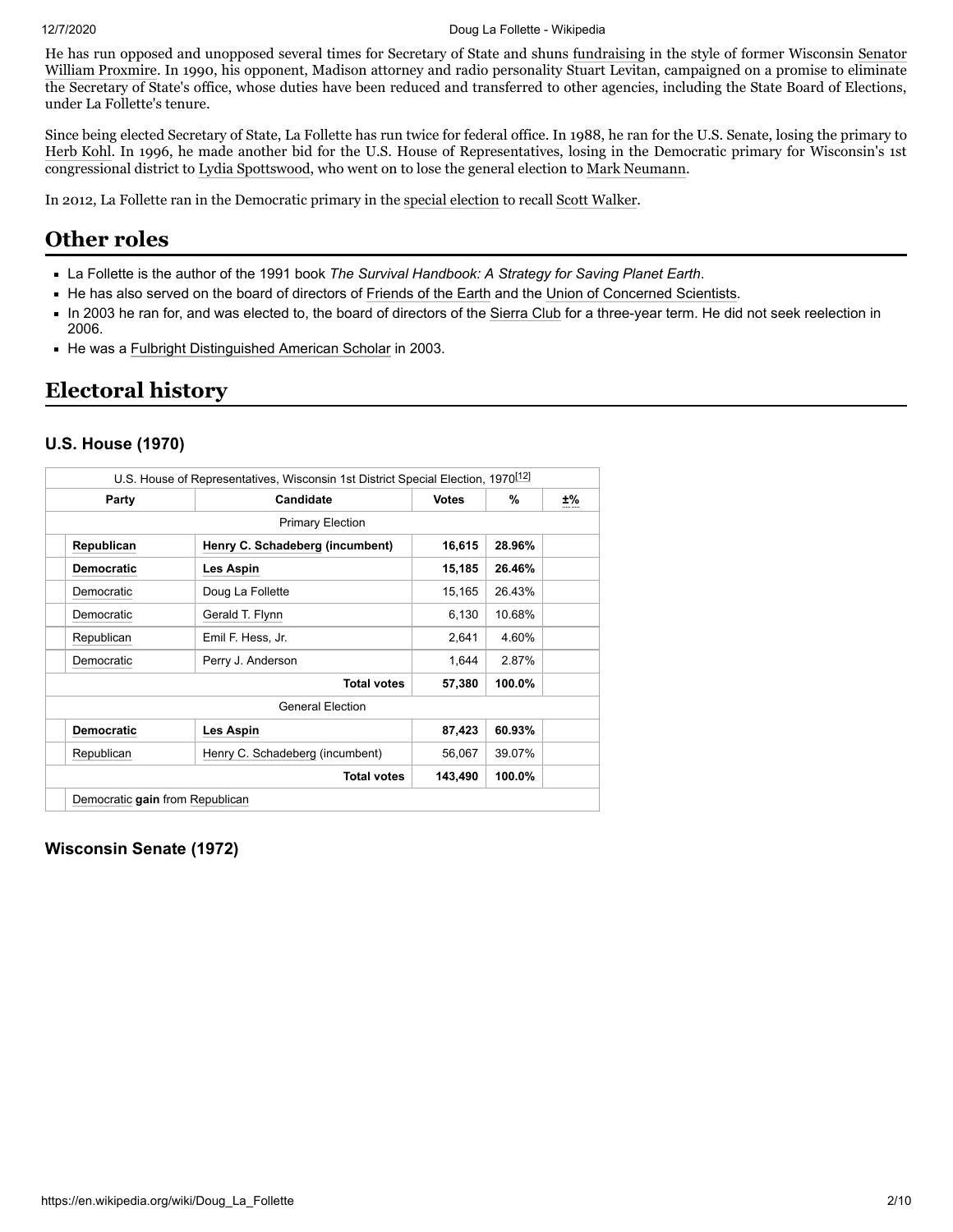|                   | Wisconsin Senate, 22nd District Election, 1972 <sup>[13]</sup> |              |           |    |
|-------------------|----------------------------------------------------------------|--------------|-----------|----|
| Party             | Candidate                                                      | <b>Votes</b> | %         | ±% |
|                   | <b>Primary Election</b>                                        |              |           |    |
| <b>Democratic</b> | Doug La Follette                                               | 4,654        | 23.65%    |    |
| Republican        | George W. Anderson                                             | 3,830        | 19.46%    |    |
| Democratic        | John J. Maurer                                                 | 3,332        | 16.93%    |    |
| Democratic        | <b>Edwin Anderson</b>                                          | 2,582        | 13.12%    |    |
| Democratic        | Ronald F. Lourigan                                             | 2,478        | 12.59%    |    |
| Democratic        | Richard Lindgren                                               | 1,448        | 7.36%     |    |
| Republican        | Kenneth M. Antaramian                                          | 1,349        | 6.86%     |    |
| American          | <b>Chester Hensley</b>                                         | 6            | 0.03%     |    |
|                   | <b>Total votes</b>                                             | 19,679       | 100.0%    |    |
|                   | <b>General Flection</b>                                        |              |           |    |
| <b>Democratic</b> | Doug La Follette                                               | 25,522       | 53.98%    |    |
| Republican        | George W. Anderson                                             | 21,161       | 44.75%    |    |
| American          | <b>Chester Hensley</b>                                         | 601          | 1.27%     |    |
|                   | <b>Total votes</b>                                             | 47,284       | $100.0\%$ |    |
| Democratic hold   |                                                                |              |           |    |

### <span id="page-2-0"></span>**Wisconsin Secretary of State (1974)**

|                                 | Wisconsin Secretary of State Election, 1974 <sup>[14]</sup> |              |        |    |
|---------------------------------|-------------------------------------------------------------|--------------|--------|----|
| Party                           | Candidate                                                   | <b>Votes</b> | %      | ±% |
|                                 | <b>Primary Election</b>                                     |              |        |    |
| <b>Democratic</b>               | Doug La Follette                                            | 237,077      | 50.74% |    |
| Republican                      | Kent C. Jones                                               | 147,095      | 31.48% |    |
| Democratic                      | Eugene Parks                                                | 77,409       | 16.57% |    |
| American                        | Eugene R. Zimmerman                                         | 5,672        | 1.21%  |    |
|                                 | <b>Total votes</b>                                          | 467,253      | 100.0% |    |
|                                 | <b>General Election</b>                                     |              |        |    |
| <b>Democratic</b>               | Doug La Follette                                            | 697,528      | 59.87% |    |
| Republican                      | Kent C. Jones                                               | 406,602      | 34.90% |    |
| American                        | Eugene R. Zimmerman                                         | 60,962       | 5.23%  |    |
|                                 | <b>Total votes</b>                                          | 1,165,092    | 100.0% |    |
| Democratic gain from Republican |                                                             |              |        |    |

### <span id="page-2-1"></span>**Wisconsin Lieutenant Governor (1978)**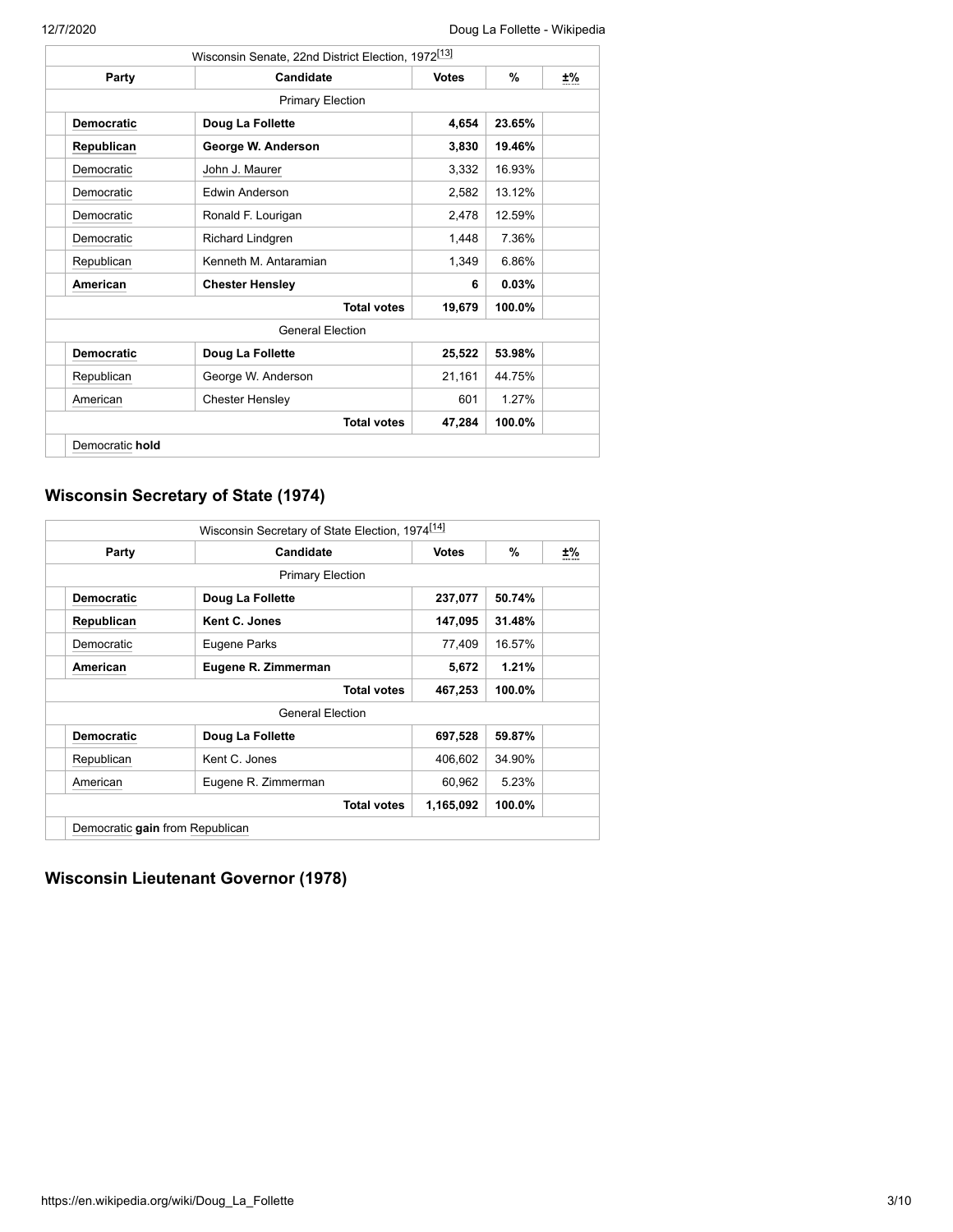| Wisconsin Lieutenant Gubernatorial Primary Election, 1978 <sup>[15]</sup> |                      |              |        |    |  |
|---------------------------------------------------------------------------|----------------------|--------------|--------|----|--|
| Party                                                                     | Candidate            | <b>Votes</b> | %      | ±% |  |
| Republican                                                                | <b>Russell Olson</b> | 185,332      | 29.45% |    |  |
| <b>Democratic</b>                                                         | Doug La Follette     | 151,366      | 24.05% |    |  |
| Republican                                                                | La Verne Ausman      | 104,986      | 16.68% |    |  |
| Democratic                                                                | Dale McKenna         | 47,257       | 7.51%  |    |  |
| Democratic                                                                | Harout O. Sanasarian | 40,268       | 6.40%  |    |  |
| Democratic                                                                | Paul Offner          | 40,008       | 6.36%  |    |  |
| Democratic                                                                | Robert A. Anderson   | 21,230       | 3.37%  |    |  |
| Democratic                                                                | Charles F. Smith Jr. | 19,504       | 3.10%  |    |  |
| Democratic                                                                | Monroe Swan          | 18,392       | 2.92%  |    |  |
| <b>Constitution</b>                                                       | George Reed          | 964          | 0.15%  |    |  |
|                                                                           | <b>Total votes</b>   | 629,307      | 100.0% |    |  |

|                                 | Wisconsin Gubernatorial Election, 1978 <sup>[15]</sup> |              |          |    |  |  |
|---------------------------------|--------------------------------------------------------|--------------|----------|----|--|--|
| Party                           | Candidate                                              | <b>Votes</b> | %        | ±% |  |  |
| Republican                      | Lee S. Dreyfus<br>/ Russell Olson                      | 816,056      | 54.37%   |    |  |  |
| Democratic                      | Martin J. Schreiber (incumbent)<br>/ Doug La Follette  | 673,813      | 44.90%   |    |  |  |
| Constitution                    | Eugene R. Zimmerman<br>/ George Reed                   | 6,355        | 0.42%    |    |  |  |
| Independent                     | George C. Doherty<br>/ Marion A. Doherty               | 2,183        | 0.15%    |    |  |  |
| Independent                     | Adrienne Kaplan<br>/ William Breihan                   | 1,548        | 0.10%    |    |  |  |
| Independent                     | Henry A. Ochsner<br>/ Robert E. Nordlander             | 849          | $0.06\%$ |    |  |  |
|                                 | <b>Total votes</b>                                     | 1,500,804    | 100.0%   |    |  |  |
| Republican gain from Democratic |                                                        |              |          |    |  |  |

### <span id="page-3-0"></span>**Wisconsin Secretary of State (1982, 1986, 1990, 1994)**

| Party             | Candidate                | <b>Votes</b> | %        | ±% |
|-------------------|--------------------------|--------------|----------|----|
|                   | <b>Primary Election</b>  |              |          |    |
| <b>Democratic</b> | Doug La Follette         | 275,729      | 34.49%   |    |
| Republican        | <b>Frederick H. Rice</b> | 257,193      | 32.17%   |    |
| Democratic        | Ada Deer                 | 166,371      | 20.81%   |    |
| Democratic        | Vel Phillips (incumbent) | 66,576       | 8.33%    |    |
| Democratic        | Lewis T. Mittness        | 30,551       | 3.82%    |    |
| Libertarian       | Leslie G. Key            | 1,591        | 0.20%    |    |
| Constitution      | David E. Mrotek          | 1,441        | 0.18%    |    |
|                   | <b>Total votes</b>       | 799,452      | 100.0%   |    |
|                   | <b>General Flection</b>  |              |          |    |
| <b>Democratic</b> | Doug La Follette         | 984,835      | 65.57%   |    |
| Republican        | Frederick H. Rice        | 496,024      | 33.03%   |    |
| Libertarian       | Leslie G. Key            | 13,481       | $0.90\%$ |    |
| Constitution      | David E. Mrotek          | 7,559        | 0.50%    |    |
|                   | <b>Total votes</b>       | 1,501,899    | 100.0%   |    |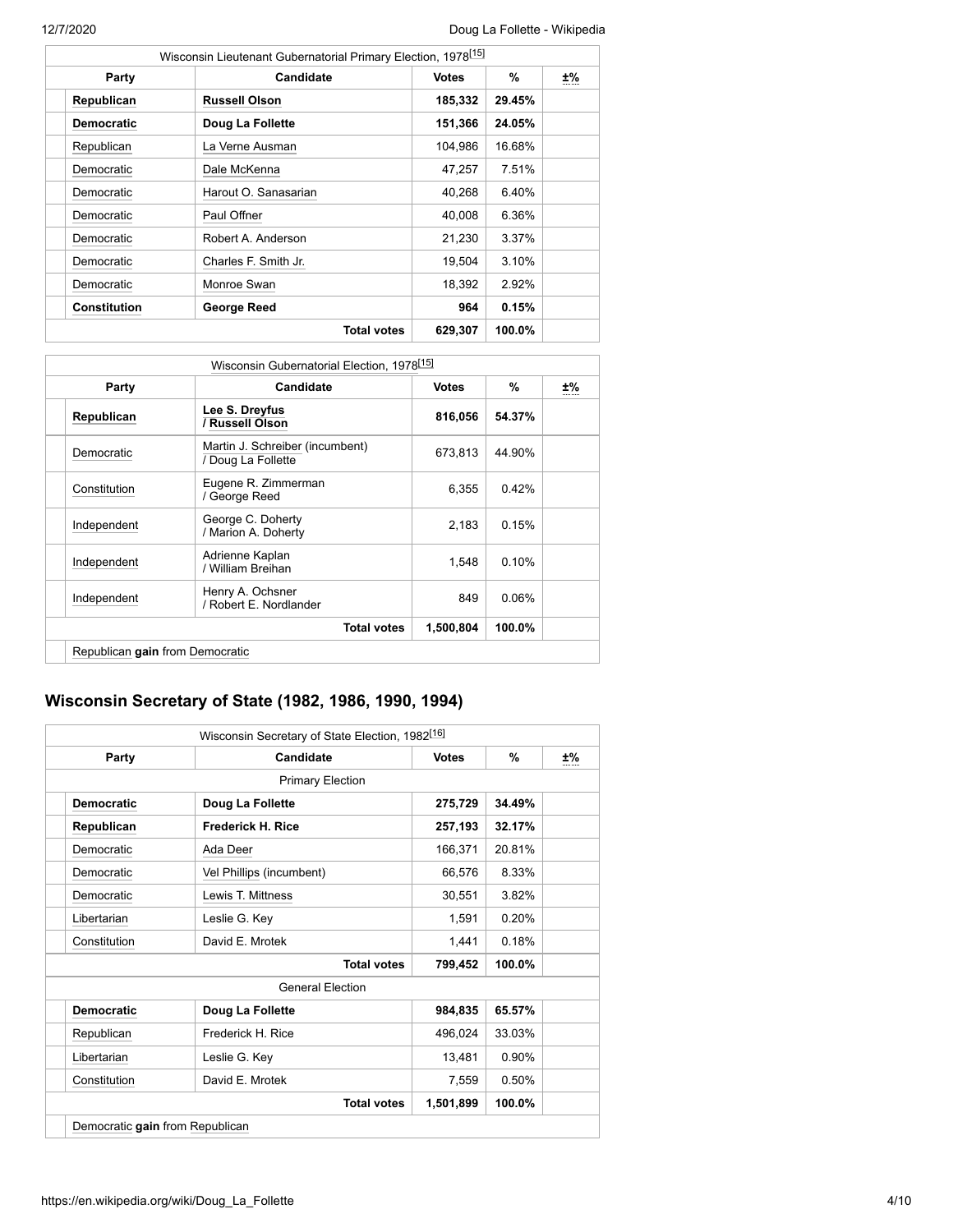|                   | Wisconsin Secretary of State Election, 1986 <sup>[17]</sup> |              |        |    |  |  |
|-------------------|-------------------------------------------------------------|--------------|--------|----|--|--|
| Party             | Candidate                                                   | <b>Votes</b> | %      | ±% |  |  |
|                   | <b>Primary Election</b>                                     |              |        |    |  |  |
| <b>Democratic</b> | Doug La Follette                                            | 223,170      | 48.27% |    |  |  |
| Republican        | <b>Clifford Krueger</b>                                     | 174,445      | 37.73% |    |  |  |
| Republican        | <b>Thomas Coaty</b>                                         | 63,712       | 13.78% |    |  |  |
| Wis. Labor-Farm   | <b>Richard L. Ackley</b>                                    | 966          | 0.21%  |    |  |  |
|                   | <b>Total votes</b>                                          |              |        |    |  |  |
|                   | <b>General Election</b>                                     |              |        |    |  |  |
| <b>Democratic</b> | Doug La Follette                                            | 754,032      | 52.07% |    |  |  |
| Republican        | <b>Clifford Krueger</b>                                     | 670,672      | 46.31% |    |  |  |
| Wis. Labor-Farm   | Richard L. Ackley                                           | 23,485       | 1.62%  |    |  |  |
|                   | <b>Total votes</b>                                          | 1,448,189    | 100.0% |    |  |  |
| Democratic hold   |                                                             |              |        |    |  |  |

| Wisconsin Secretary of State Election, 1990 <sup>[18]</sup> |        |        |
|-------------------------------------------------------------|--------|--------|
| <b>Votes</b>                                                | %      | ±%<br> |
|                                                             |        |        |
| 166,763                                                     | 48.16% |        |
| 129,926                                                     | 37.52% |        |
| 49,590                                                      | 14.32% |        |
| 346,279                                                     | 100.0% |        |
|                                                             |        |        |
| 733,390                                                     | 55.67% |        |
| 583,955                                                     | 44.33% |        |
| 1,317,345                                                   | 100.0% |        |
|                                                             |        |        |

| Candidate<br><b>Primary Election</b><br>Doug La Follette<br>Erling G. Jackson<br>Raymond C. Babb<br>Gene K. Qualmann<br>Kevin Scheunemann<br><b>Ernest Brusubardis III</b> | <b>Votes</b><br>123,745<br>107,413<br>74,966<br>64,457<br>995 | %<br>33.23%<br>28.85%<br>20.13%<br>17.31%<br>0.27% | ±% |
|----------------------------------------------------------------------------------------------------------------------------------------------------------------------------|---------------------------------------------------------------|----------------------------------------------------|----|
|                                                                                                                                                                            |                                                               |                                                    |    |
|                                                                                                                                                                            |                                                               |                                                    |    |
|                                                                                                                                                                            |                                                               |                                                    |    |
|                                                                                                                                                                            |                                                               |                                                    |    |
|                                                                                                                                                                            |                                                               |                                                    |    |
|                                                                                                                                                                            |                                                               |                                                    |    |
|                                                                                                                                                                            |                                                               |                                                    |    |
|                                                                                                                                                                            | 800                                                           | 0.21%                                              |    |
| <b>Total votes</b>                                                                                                                                                         | 372,376                                                       | 100.0%                                             |    |
| <b>General Election</b>                                                                                                                                                    |                                                               |                                                    |    |
| Doug La Follette                                                                                                                                                           | 845,742                                                       | 57.03%                                             |    |
| Erling G. Jackson                                                                                                                                                          | 590,666                                                       | 39.83%                                             |    |
| Kevin Scheunemann                                                                                                                                                          | 26,397                                                        | 1.78%                                              |    |
| Ernest Brusubardis III                                                                                                                                                     | 20,138                                                        | 1.36%                                              |    |
| <b>Total votes</b>                                                                                                                                                         | 1,482,943                                                     | 100.0%                                             |    |
|                                                                                                                                                                            |                                                               |                                                    |    |

### <span id="page-4-0"></span>**U.S. House (1996)**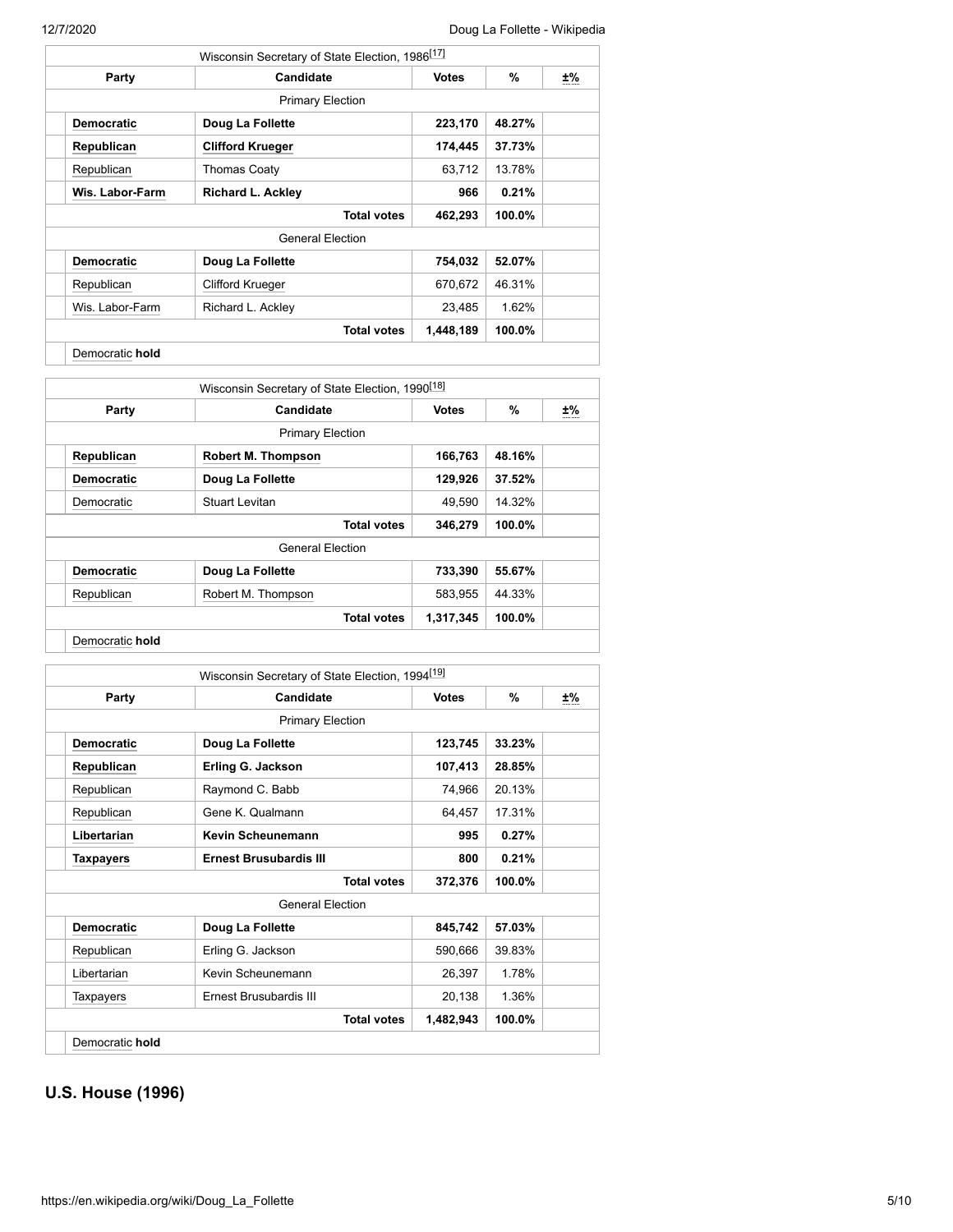|                   | U.S. House of Representatives, Wisconsin 1st District Election, 1996 <sup>[20]</sup> |              |        |    |  |  |
|-------------------|--------------------------------------------------------------------------------------|--------------|--------|----|--|--|
| Party             | Candidate                                                                            | <b>Votes</b> | %      | ±% |  |  |
|                   | <b>Primary Election</b>                                                              |              |        |    |  |  |
| Republican        | Mark W. Neumann (incumbent)                                                          | 18,797       | 33.63% |    |  |  |
| <b>Democratic</b> | Lydia Spottswood                                                                     | 16,945       | 30.32% |    |  |  |
| Democratic        | Doug La Follette                                                                     | 13,594       | 24.32% |    |  |  |
| Democratic        | Jeffrey C. Thomas                                                                    | 4,691        | 8.39%  |    |  |  |
| Democratic        | Jerry Maiers                                                                         | 1.867        | 3.34%  |    |  |  |
|                   | <b>Total votes</b>                                                                   |              |        |    |  |  |
|                   | <b>General Election</b>                                                              |              |        |    |  |  |
| Republican        | Mark W. Neumann (incumbent)                                                          | 118,408      | 50.92% |    |  |  |
| Democratic        | Lydia Spottswood                                                                     | 114,148      | 49.08% |    |  |  |
|                   | <b>Total votes</b>                                                                   | 232,556      | 100.0% |    |  |  |
| Republican hold   |                                                                                      |              |        |    |  |  |

### <span id="page-5-0"></span>**Wisconsin Secretary of State (1998-Present)**

| Wisconsin Secretary of State Election, 1998 <sup>[21]</sup> |                                           |              |        |    |  |
|-------------------------------------------------------------|-------------------------------------------|--------------|--------|----|--|
| Party                                                       | Candidate                                 | <b>Votes</b> | %      | ±% |  |
|                                                             | <b>Primary Election</b>                   |              |        |    |  |
| Republican                                                  | Linda A. Cross                            | 206,865      | 52.93% |    |  |
| <b>Democratic</b>                                           | Doug La Follette                          | 181,778      | 46.51% |    |  |
| <b>Taxpayers</b>                                            | William C. Hemenway                       | 1,226        | 0.31%  |    |  |
| Libertarian                                                 | Donald L. Carlson                         | 824          | 0.21%  |    |  |
| Reform                                                      | <b>Leroy Mueller</b>                      | 168          | 0.04%  |    |  |
|                                                             | <b>Total votes</b>                        |              |        |    |  |
|                                                             | <b>General Election</b>                   |              |        |    |  |
| <b>Democratic</b>                                           | Doug La Follette                          | 973,744      | 57.98% |    |  |
| Republican                                                  | Linda A. Cross                            | 660,406      | 39.32% |    |  |
| Libertarian                                                 | Donald L. Carlson                         | 18,074       | 1.08%  |    |  |
| Taxpayers                                                   | William C. Hemenway                       | 17,354       | 1.03%  |    |  |
| Reform                                                      | Leroy Mueller                             | 9,906        | 0.59%  |    |  |
|                                                             | <b>Total votes</b><br>1,679,484<br>100.0% |              |        |    |  |
| Democratic hold                                             |                                           |              |        |    |  |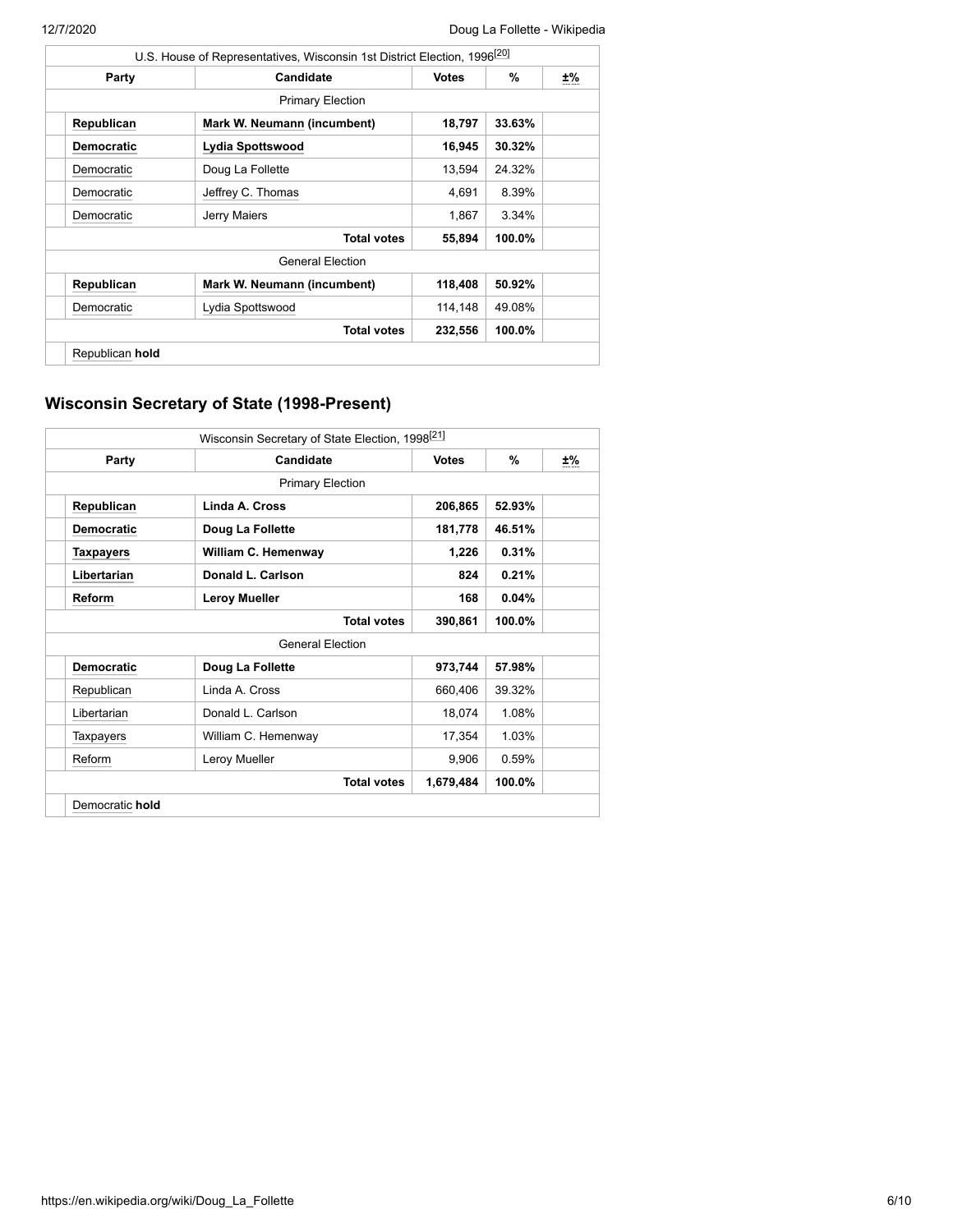|                     | Wisconsin Secretary of State Election, 2002 |              |          |          |
|---------------------|---------------------------------------------|--------------|----------|----------|
| Party               | Candidate                                   | <b>Votes</b> | %        | ±%       |
|                     | Primary Election <sup>[22]</sup>            |              |          |          |
| <b>Democratic</b>   | Doug La Follette (incumbent)                | 398,943      | 69.56%   |          |
| Republican          | <b>Robert Gerald Lorge</b>                  | 122,085      | 21.29%   |          |
| Republican          | <b>Walt Nocito</b>                          | 51,219       | 8.93%    |          |
| <b>Constitution</b> | <b>Edward J. Frami</b>                      | 223          | $0.04\%$ |          |
|                     | Write-ins                                   | 1,076        | 0.19%    |          |
|                     | <b>Total votes</b>                          | 573,546      | 100.0%   |          |
|                     | General Election <sup>[23]</sup>            |              |          |          |
| <b>Democratic</b>   | Doug La Follette (incumbent)                | 950,929      | 56.60%   |          |
| Republican          | Robert Gerald Lorge                         | 693,476      | 41.27%   |          |
| Constitution        | Edward J. Frami                             | 34,750       | 2.07%    |          |
|                     | Write-ins                                   | 1,009        | 0.06%    |          |
|                     | <b>Total votes</b>                          | 1,680,164    | 100.0%   | $+0.04%$ |
| Democratic hold     |                                             |              |          |          |

|                   | Wisconsin Secretary of State Election, 2006 |              |        |    |
|-------------------|---------------------------------------------|--------------|--------|----|
| Party             | Candidate                                   | <b>Votes</b> | %      | ±% |
|                   | Primary Election <sup>[24]</sup>            |              |        |    |
| <b>Democratic</b> | Doug La Follette (incumbent)                | 236,547      | 44.15% |    |
| Republican        | <b>Sandy Sullivan</b>                       | 201,606      | 37.63% |    |
| Democratic        | <b>Scot Ross</b>                            | 95,354       | 17.80% |    |
| Green             | <b>Michael LaForest</b>                     | 1,653        | 0.31%  |    |
|                   | Write-ins                                   | 642          | 0.12%  |    |
|                   | <b>Total votes</b>                          | 535,802      | 100.0% |    |
|                   | General Election <sup>[25]</sup>            |              |        |    |
| <b>Democratic</b> | Doug La Follette (incumbent)                | 1,184,720    | 58.07% |    |
| Republican        | Sandy Sullivan                              | 796,686      | 39.05% |    |
| Green             | Michael LaForest                            | 57,326       | 2.81%  |    |
|                   | Write-ins                                   | 1,412        | 0.07%  |    |
|                   |                                             |              |        |    |

|                                  | Wisconsin Secretary of State Election, 2010 |              |           |          |
|----------------------------------|---------------------------------------------|--------------|-----------|----------|
| Party                            | Candidate                                   | <b>Votes</b> | %         | ±%       |
|                                  | Primary Election <sup>[26]</sup>            |              |           |          |
| Republican                       | David D. King                               | 453,619      | 69.60%    |          |
| <b>Democratic</b>                | Doug La Follette (incumbent)                | 196,353      | 30.13%    |          |
|                                  | Write-ins                                   | 1.782        | 0.27%     |          |
|                                  | <b>Total votes</b>                          | 651,754      | $100.0\%$ |          |
| General Flection <sup>[27]</sup> |                                             |              |           |          |
| <b>Democratic</b>                | Doug La Follette (incumbent)                | 1,074,118    | 51.61%    |          |
| Republican                       | David D. King                               | 1,005,217    | 48.30%    |          |
|                                  | Write-ins                                   | 1,863        | 0.09%     |          |
|                                  | <b>Total votes</b>                          | 2,081,198    | $100.0\%$ | $+2.01%$ |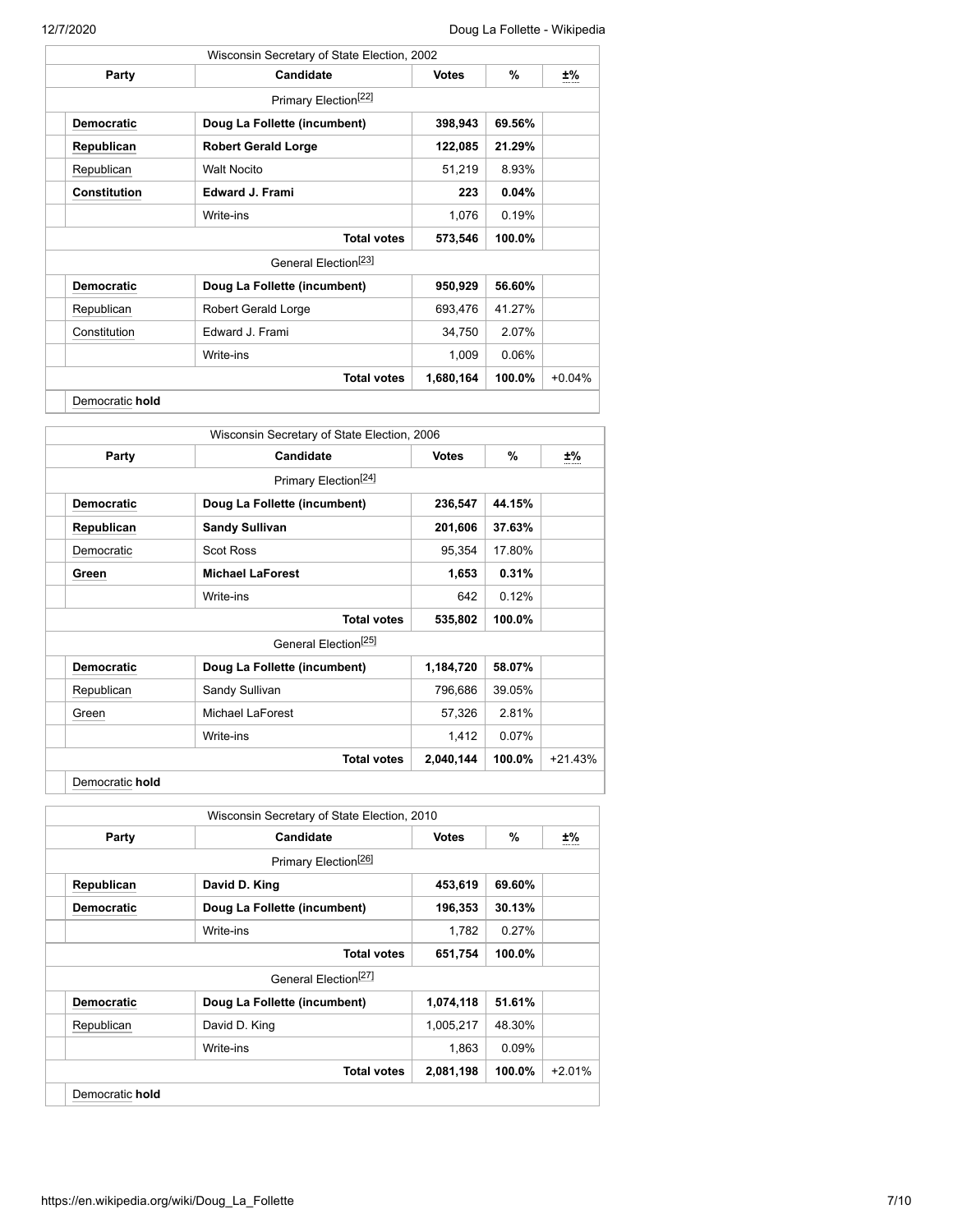| Wisconsin Secretary of State Election, 2014 |                    |                                  |              |        |           |
|---------------------------------------------|--------------------|----------------------------------|--------------|--------|-----------|
| Party                                       |                    | Candidate                        | <b>Votes</b> | %      | $\pm\%$   |
|                                             |                    | Primary Election <sup>[28]</sup> |              |        |           |
|                                             | <b>Democratic</b>  | Doug La Follette (incumbent)     | 242,506      | 52.82% |           |
|                                             | Republican         | <b>Julian Bradley</b>            | 138,569      | 30.18% |           |
|                                             | Republican         | <b>Garey Bies</b>                | 75,379       | 16.42% |           |
|                                             | Constitution       | Jerry Broitzman                  | 884          | 0.19%  |           |
|                                             |                    | Write-ins                        | 1,805        | 0.39%  |           |
|                                             | <b>Total votes</b> |                                  |              | 100.0% |           |
| General Election <sup>[29]</sup>            |                    |                                  |              |        |           |
|                                             | <b>Democratic</b>  | Doug La Follette (incumbent)     | 1,161,113    | 50.00% |           |
|                                             | Republican         | Julian Bradley                   | 1,074,835    | 46.29% |           |
|                                             | Independent        | Andy Craig                       | 58,996       | 2.54%  |           |
|                                             | Constitution       | Jerry Broitzman                  | 25,744       | 1.11%  |           |
|                                             |                    | Write-ins                        | 1,347        | 0.06%  |           |
|                                             |                    | <b>Total votes</b>               | 2,322,035    | 100.0% | $+11.57%$ |
|                                             | Democratic hold    |                                  |              |        |           |

| Party             | Candidate                        | <b>Votes</b> | $\%$     | ±%        |
|-------------------|----------------------------------|--------------|----------|-----------|
|                   | Primary Election <sup>[30]</sup> |              |          |           |
| <b>Democratic</b> | Doug La Follette (incumbent)     | 327,020      | 35.82%   |           |
| Republican        | Jay Schroeder                    | 254,424      | 27.87%   |           |
| Democratic        | Arvina Martin                    | 169,130      | 18.53%   |           |
| Republican        | Spencer Zimmerman                | 101,818      | 11.15%   |           |
| Green             | <b>Brad Karas</b>                | 11           | 0.19%    |           |
|                   | Write-ins                        | 1,583        | 0.17%    |           |
|                   | <b>Total votes</b>               | 912,982      | 100.0%   |           |
|                   | General Election <sup>[31]</sup> |              |          |           |
| <b>Democratic</b> | Doug La Follette (incumbent)     | 1,380,752    | 52.74%   |           |
| Republican        | Jay Schroeder                    | 1,235,034    | 47.18%   |           |
| Green             | <b>Brad Karas</b>                | 60           | $0.00\%$ |           |
|                   | Write-ins                        | 2,102        | 0.08%    |           |
|                   | <b>Total votes</b>               | 2,676,944    | 100.0%   | $+15.28%$ |

# <span id="page-7-1"></span>**Notes**

- <span id="page-7-0"></span>1. ["La Follette, Douglas J." \(https://www.wisconsinhistory.org/Records/Article/CS9535\)](https://www.wisconsinhistory.org/Records/Article/CS9535) Wisconsin Historical Society. Retrieved March 17, 2018.
- <span id="page-7-2"></span>2. *Wisconsin Blue Book 2017-2018*. Madison: Wisconsin Legislative Reference Bureau, 2017, p. 5.
- <span id="page-7-3"></span>3. Bill Glauber. "[La Follette weathers Republican tsunami \(http://www.jsonline.com/news/statepolitics/111734629.html\)"](http://www.jsonline.com/news/statepolitics/111734629.html) *Milwaukee Journal Sentinel*, December 11, 2010.
- <span id="page-7-4"></span>4. Carmen Drahl. "[\[1\] \(https://cen.acs.org/articles/90/i20/Douglas-La-Follette.html\)"](https://cen.acs.org/articles/90/i20/Douglas-La-Follette.html) *Douglas La Follette Chemist-turned-politician ran low-budget gubernatorial campaign", May 14th, 2012.*
- <span id="page-7-5"></span>5. Peter Dreier. "[\[2\] \(https://www.dissentmagazine.org/online\\_articles/la-follettes-wisconsin-idea\)"](https://www.dissentmagazine.org/online_articles/la-follettes-wisconsin-idea) *Dissent Magazine", April 11th, 2011.*
- <span id="page-7-6"></span>6. Dan Plutchak. ["\[3\] \(https://wkow.com/2018/11/06/lafollette-wins/\)](https://wkow.com/2018/11/06/lafollette-wins/)" *Longtime Democratic Secretary of State Doug La Follette wins reelection", November 6th, 2018.*
- <span id="page-7-7"></span>7. AP. "[\[4\] \(https://www.weau.com/content/news/La-Follette-re-elected-as-secretary-of-state-499905411.html\)"](https://www.weau.com/content/news/La-Follette-re-elected-as-secretary-of-state-499905411.html) *WEAU 13 News*, Nov 6th, 2018.
- <span id="page-7-8"></span>8. ["Bronson La Follette critical of relative \(https://news.google.com/newspapers?nid=1499&dat=19700210&id=FtsjAAAAIBAJ&sjid=Nyg](https://news.google.com/newspapers?nid=1499&dat=19700210&id=FtsjAAAAIBAJ&sjid=NygEAAAAIBAJ&pg=7393,5379077) EAAAAIBAJ&pg=7393,5379077)". *The Milwaukee Journal*, February 10, 1970, p. 12.
- <span id="page-7-9"></span>9. Staff Archive. "[\[5\] \(https://www.milwaukeemag.com/whatdoesdouglafollettedoallday/\)](https://www.milwaukeemag.com/whatdoesdouglafollettedoallday/)" *Milwaukee Magazine", November 20th, 2006.*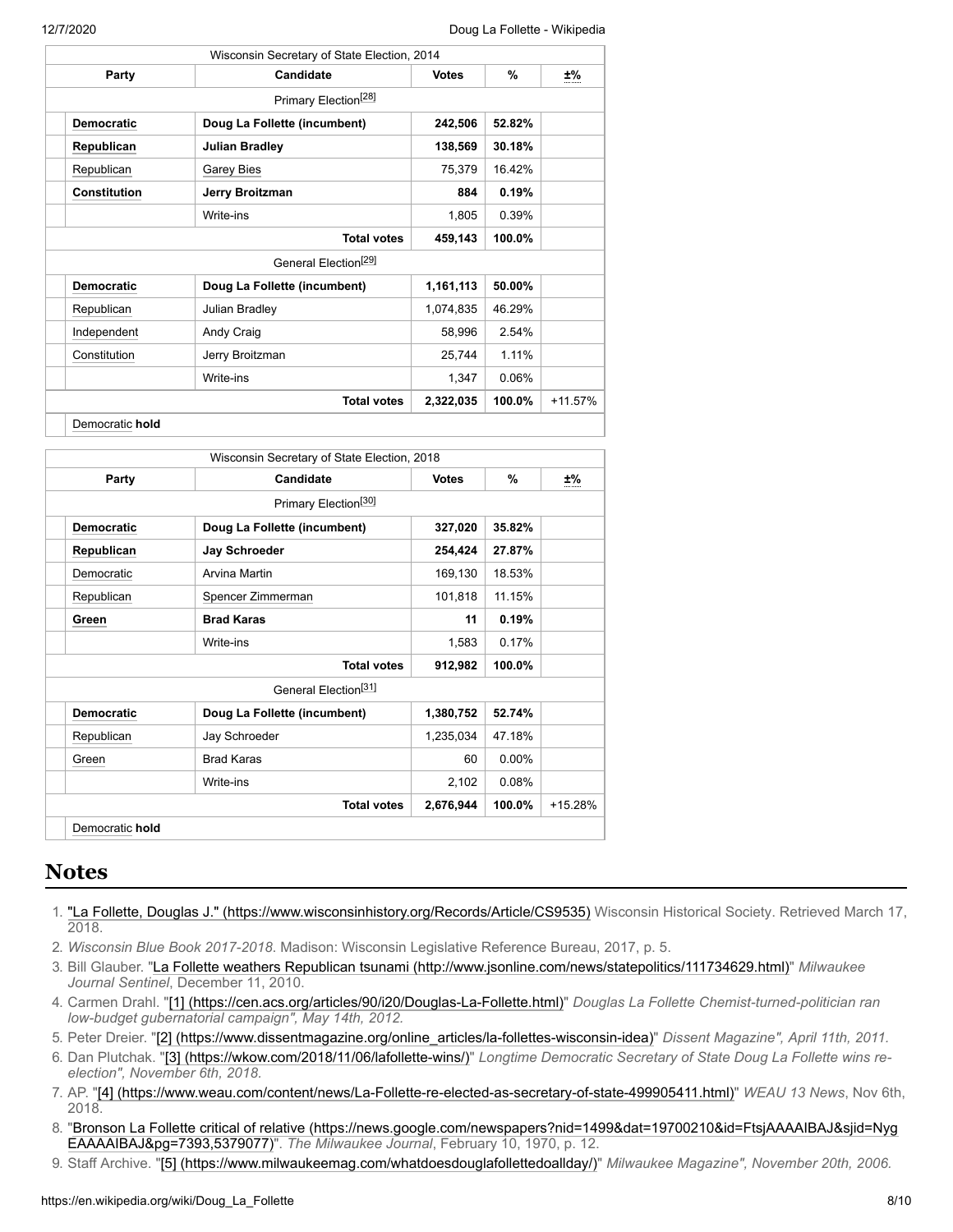- <span id="page-8-1"></span>10. Unger, Nancy (2008). *Fighting Bob La Follette: The Righteous Reformer*. Madison: Wisconsin Historical Society Press.
- <span id="page-8-2"></span>11. Wisconsin Legislative Reference Bureau (comp.). *[The State of Wisconsin 1973 Blue Book \(http://digicoll.library.wisc.edu/cgi-bin/WI/W](http://digicoll.library.wisc.edu/cgi-bin/WI/WI-idx?type=goto&id=WI.WIBlueBk1973&page=64&isize=L) I-idx?type=goto&id=WI.WIBlueBk1973&page=64&isize=L)*. Madison: 1973, p. 64.
- <span id="page-8-3"></span>12. Wisconsin Legislative Reference Bureau. ["Elections in Wisconsin" \(http://digital.library.wisc.edu/1711.dl/WI.WIBlueBk1971\)](http://digital.library.wisc.edu/1711.dl/WI.WIBlueBk1971). The state of Wisconsin Blue Book, 1971 (Report). State of Wisconsin. pp. 296, 312. Retrieved 2019-04-06.
- <span id="page-8-4"></span>13. Wisconsin Legislative Reference Bureau. ["Elections in Wisconsin" \(http://digital.library.wisc.edu/1711.dl/WI.WIBlueBk1973\)](http://digital.library.wisc.edu/1711.dl/WI.WIBlueBk1973). The state of Wisconsin 1973 Blue Book (Report). State of Wisconsin. pp. 802, 822. Retrieved 2019-04-07.
- <span id="page-8-5"></span>14. Wisconsin Legislative Reference Bureau. ["Elections in Wisconsin" \(http://digital.library.wisc.edu/1711.dl/WI.WIBlueBk1975\)](http://digital.library.wisc.edu/1711.dl/WI.WIBlueBk1975). The state of Wisconsin 1975 Blue Book (Report). State of Wisconsin. pp. 797, 817. Retrieved 2019-04-07.
- <span id="page-8-6"></span>15. Wisconsin Legislative Reference Bureau. ["Elections in Wisconsin" \(http://digital.library.wisc.edu/1711.dl/WI.WIBlueBk1979\)](http://digital.library.wisc.edu/1711.dl/WI.WIBlueBk1979). The state of Wisconsin 1979-1980 Blue Book (Report). State of Wisconsin. pp. 894, 895, 914. Retrieved 2019-04-08.
- <span id="page-8-7"></span>16. Wisconsin Legislative Reference Bureau. ["Elections in Wisconsin" \(http://digital.library.wisc.edu/1711.dl/WI.WIBlueBk1983\)](http://digital.library.wisc.edu/1711.dl/WI.WIBlueBk1983) (PDF). The state of Wisconsin 1983-1984 Blue Book (Report). State of Wisconsin. pp. 878, 901. Retrieved 2019-04-08.
- <span id="page-8-8"></span>17. Wisconsin Legislative Reference Bureau. ["Elections in Wisconsin" \(http://digital.library.wisc.edu/1711.dl/WI.WIBlueBk1987\)](http://digital.library.wisc.edu/1711.dl/WI.WIBlueBk1987) (PDF). The state of Wisconsin 1987-1988 Blue Book (Report). State of Wisconsin. pp. 878, 897. Retrieved 2019-04-08.
- <span id="page-8-9"></span>18. Wisconsin Legislative Reference Bureau. ["Elections in Wisconsin" \(http://digital.library.wisc.edu/1711.dl/WI.WIBlueBk1991\)](http://digital.library.wisc.edu/1711.dl/WI.WIBlueBk1991) (PDF). State of Wisconsin 1991-1992 Blue Book (Report). State of Wisconsin. pp. 889, 907. Retrieved 2019-04-08.
- <span id="page-8-10"></span>19. Wisconsin Legislative Reference Bureau. ["Elections in Wisconsin" \(http://digital.library.wisc.edu/1711.dl/WI.WIBlueBk1995\)](http://digital.library.wisc.edu/1711.dl/WI.WIBlueBk1995) (PDF). State of Wisconsin 1995-1996 Blue Book (Report). State of Wisconsin. pp. 893, 913. Retrieved 2019-04-08.
- <span id="page-8-11"></span>20. Wisconsin Legislative Reference Bureau. ["Elections in Wisconsin" \(http://digital.library.wisc.edu/1711.dl/WI.WIBlueBk1997\)](http://digital.library.wisc.edu/1711.dl/WI.WIBlueBk1997) (PDF). State of Wisconsin 1997-1998 Blue Book (Report). State of Wisconsin. pp. 878, 881. Retrieved 2019-04-06.
- <span id="page-8-12"></span>21. Wisconsin Legislative Reference Bureau. ["Elections in Wisconsin" \(http://digital.library.wisc.edu/1711.dl/WI.WIBlueBk1999\)](http://digital.library.wisc.edu/1711.dl/WI.WIBlueBk1999) (PDF). State of Wisconsin 1999-2000 Blue Book (Report). State of Wisconsin. pp. 888, 889. Retrieved 2019-04-08.
- <span id="page-8-13"></span>22. [Results of Fall Primary Election \(https://elections.wi.gov/sites/electionsuat.wi.gov/files/prim02\\_fall\\_results.pdf\)](https://elections.wi.gov/sites/electionsuat.wi.gov/files/prim02_fall_results.pdf) (PDF) (Report). Wisconsin State Elections Board. 2002-09-10. p. 5. Retrieved 2019-04-08.
- <span id="page-8-14"></span>23. [Results of Fall General Election \(https://elections.wi.gov/sites/electionsuat.wi.gov/files/elec02F\\_results.pdf\)](https://elections.wi.gov/sites/electionsuat.wi.gov/files/elec02F_results.pdf) (PDF) (Report). Wisconsin State Elections Board. 2002-11-05. p. 2. Retrieved 2019-04-08.
- <span id="page-8-15"></span>24. [Results of Fall Primary Election \(https://elections.wi.gov/sites/electionsuat.wi.gov/files/2006\\_FallElection\\_Primary\\_Recount\\_Results\\_](https://elections.wi.gov/sites/electionsuat.wi.gov/files/2006_FallElection_Primary_Recount_Results_Summary.pdf) Summary.pdf) (PDF) (Report). Wisconsin State Elections Board. 2006-09-12. p. 4. Retrieved 2019-04-08.
- <span id="page-8-16"></span>25. [Results of Fall General Election \(https://elections.wi.gov/sites/electionsuat.wi.gov/files/2006\\_FallElection\\_Results\\_Summary\\_0.pdf\)](https://elections.wi.gov/sites/electionsuat.wi.gov/files/2006_FallElection_Results_Summary_0.pdf) (PDF) (Report). Wisconsin State Elections Board. 2006-11-07. p. 2. Retrieved 2019-04-08.
- <span id="page-8-17"></span>26. [FINAL Sept. 14, 2010 Fall Partisan Primary Results Summary \(includes recount\) \(https://elections.wi.gov/sites/electionsuat.wi.gov/file](https://elections.wi.gov/sites/electionsuat.wi.gov/files/2010%20Fall%20Primary%20summary%20post%20recount.pdf) s/2010%20Fall%20Primary%20summary%20post%20recount.pdf) (PDF) (Report). Wisconsin State Elections Board. 2010-09-14. p. 3. Retrieved 2019-04-08.
- <span id="page-8-18"></span>27. [2010 Fall General Election Results Summary \(https://elections.wi.gov/sites/electionsuat.wi.gov/files/2010%20Fall%20General%20Ele](https://elections.wi.gov/sites/electionsuat.wi.gov/files/2010%20Fall%20General%20Election%20Results%20Summary.pdf) ction%20Results%20Summary.pdf) (PDF) (Report). Wisconsin State Elections Board. 2010-11-30. p. 2. Retrieved 2019-04-08.
- <span id="page-8-19"></span>28. [Canvass Results for 2014 Fall Partisan Primary \(https://elections.wi.gov/sites/electionsuat.wi.gov/files/Canvass\\_Results.pdf\)](https://elections.wi.gov/sites/electionsuat.wi.gov/files/Canvass_Results.pdf) (PDF) (Report). Wisconsin State Elections Board. 2014-08-26. pp. 2, 3. Retrieved 2019-04-08.
- <span id="page-8-20"></span>29. [Canvass Results for 2014 General Election \(https://elections.wi.gov/sites/electionsuat.wi.gov/files/11.4.14%20Summary%20Results-al](https://elections.wi.gov/sites/electionsuat.wi.gov/files/11.4.14%20Summary%20Results-all%20offices.pdf) l%20offices.pdf) (PDF) (Report). Wisconsin State Elections Board. 2014-11-04. p. 2. Retrieved 2019-04-08.
- <span id="page-8-21"></span>30. [Canvass Results for 2018 Partisan Primary \(https://elections.wi.gov/sites/electionsuat.wi.gov/files/Percentage%20Results%20%288.1](https://elections.wi.gov/sites/electionsuat.wi.gov/files/Percentage%20Results%20%288.14.18%29.pdf) 4.18%29.pdf) (PDF) (Report). Wisconsin State Elections Board. 2018-08-14. pp. 5, 6. Retrieved 2019-04-08.
- <span id="page-8-22"></span>31. [Canvass Results for 2018 General Election \(https://elections.wi.gov/sites/electionsuat.wi.gov/files/Summary%20Results-2018%20Ge](https://elections.wi.gov/sites/electionsuat.wi.gov/files/Summary%20Results-2018%20Gen%20Election_0.pdf) n%20Election\_0.pdf) (PDF) (Report). Wisconsin State Elections Board. 2014-11-06. p. 2. Retrieved 2019-04-08.

# <span id="page-8-0"></span>**External links**

- [Office of the Wisconsin Secretary of State \(http://www.sos.state.wi.us/\)](http://www.sos.state.wi.us/)
- [Clean Wisconsin \(http://www.cleanwisconsin.org/\)](http://www.cleanwisconsin.org/)
- [Appearances \(https://www.c-span.org/person/?douglafollette\)](https://www.c-span.org/person/?douglafollette) on [C-SPAN](https://en.wikipedia.org/wiki/C-SPAN)
- [Profile \(https://www.votesmart.org/candidate/15512\)](https://www.votesmart.org/candidate/15512) at [Vote Smart](https://en.wikipedia.org/wiki/Vote_Smart)

| <b>Wisconsin State Senate</b>          |                                                                              |                                     |  |  |  |
|----------------------------------------|------------------------------------------------------------------------------|-------------------------------------|--|--|--|
| Preceded by<br>Joseph Lourigan         | <b>Member of the Wisconsin Senate</b><br>from the 22nd district<br>1973-1975 | Succeeded by<br>John J. Maurer      |  |  |  |
| <b>Political offices</b>               |                                                                              |                                     |  |  |  |
| Preceded by<br><b>Robert Zimmerman</b> | <b>Secretary of State of Wisconsin</b><br>1975-1979                          | Succeeded by<br><b>Vel Phillips</b> |  |  |  |
| Preceded by<br><b>Vel Phillips</b>     | Secretary of State of Wisconsin<br>1983–present                              | Incumbent                           |  |  |  |